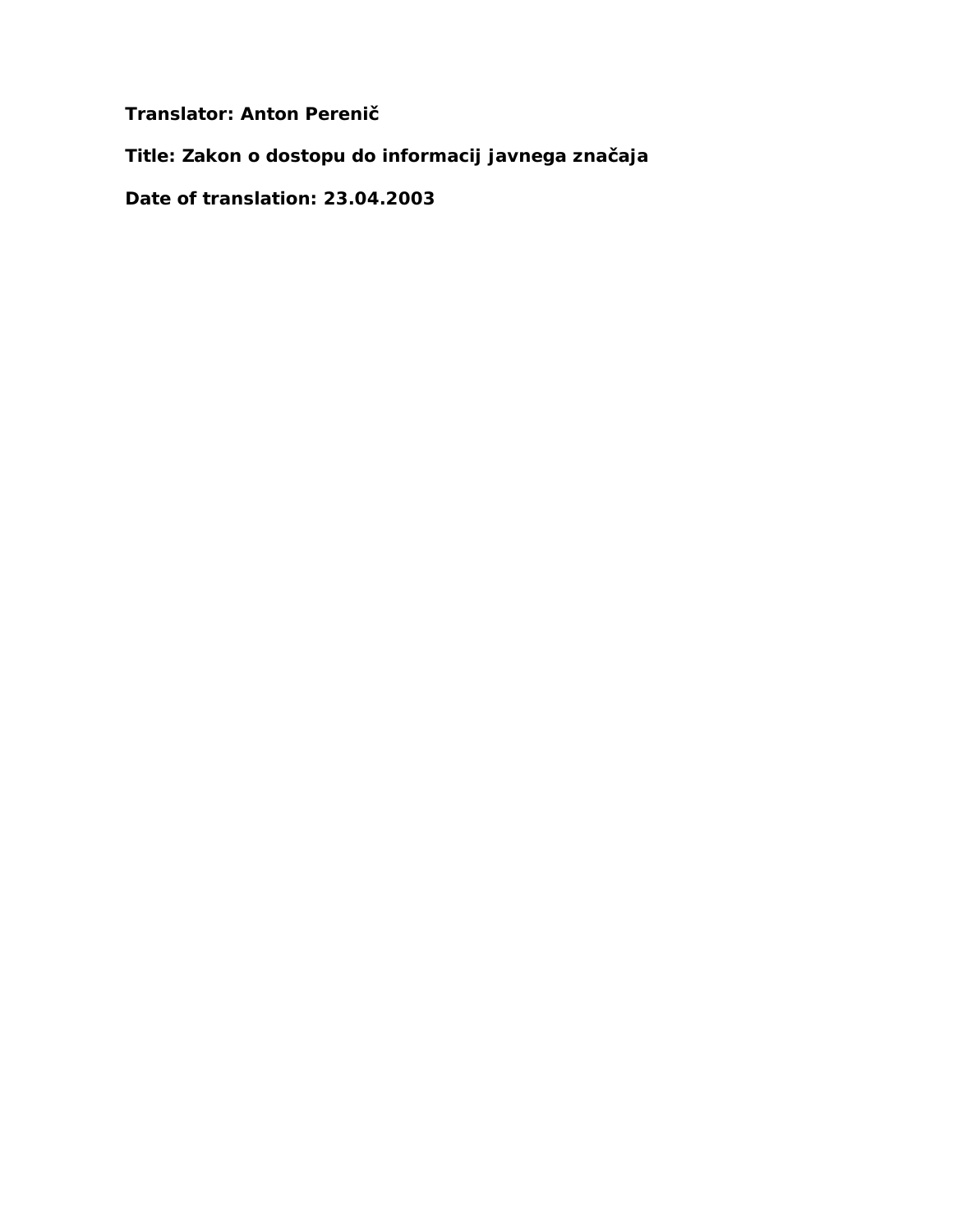Pursuant to the second indent of the first paragraph of Article 107 and the first paragraph of Article 91 of the Constitution of the Republic of Slovenia, I hereby issue the

ORDER

on the Promulgation of the Act on Act on the Access to Information of Public Character (ZDIJZ)

I hereby promulgate the Act on the Access to Information of Public Character (ZDIJZ), adopted by the National Assembly of the Republic of Slovenia at its session of 25th February 2003.

No. 001-22-9/03 Ljubljana, 5<sup>th</sup> March 2003.

> dr. Janez Drnovšek President of the Republic of Slovenia

#### **ACT ON THE ACCESS TO INFORMATION OF PUBLIC CHARACTER (ZDIJZ)**

#### I.INTRODUCTORY PROVISIONS

Article 1

(Contents of the Act)

- (1)This Act governs the procedure which ensures everyone free access to information of public character held by state bodies, local government bodies, public agencies, public funds and other entities of public law, public powers holders and public service contractors (hereinafter referred to as "the bodies").
- (2)The catalogue of the bodies referred to in the first paragraph of this Article shall be made public annually by the Government of the Republic of Slovenia (hereinafter referred to as "the Government").

Article 2

(Aim of the Act)

- (1)The aim of this Act is to ensure the publicity and openness of the work of the bodies, as well as facilitate the exercise of the rights of individuals and legal entities to acquire information of public character.
- (2)With a view to achieve the aim of this Act, the bodies shall endeavor to inform the public on their work in the greatest extent possible.

Article 3

(Gender Form)

The use of terminology in this Act referring to persons and written in masculine form is neutral for both, feminine and masculine forms.

II. INFORMATION OF PUBLIC CHARACTER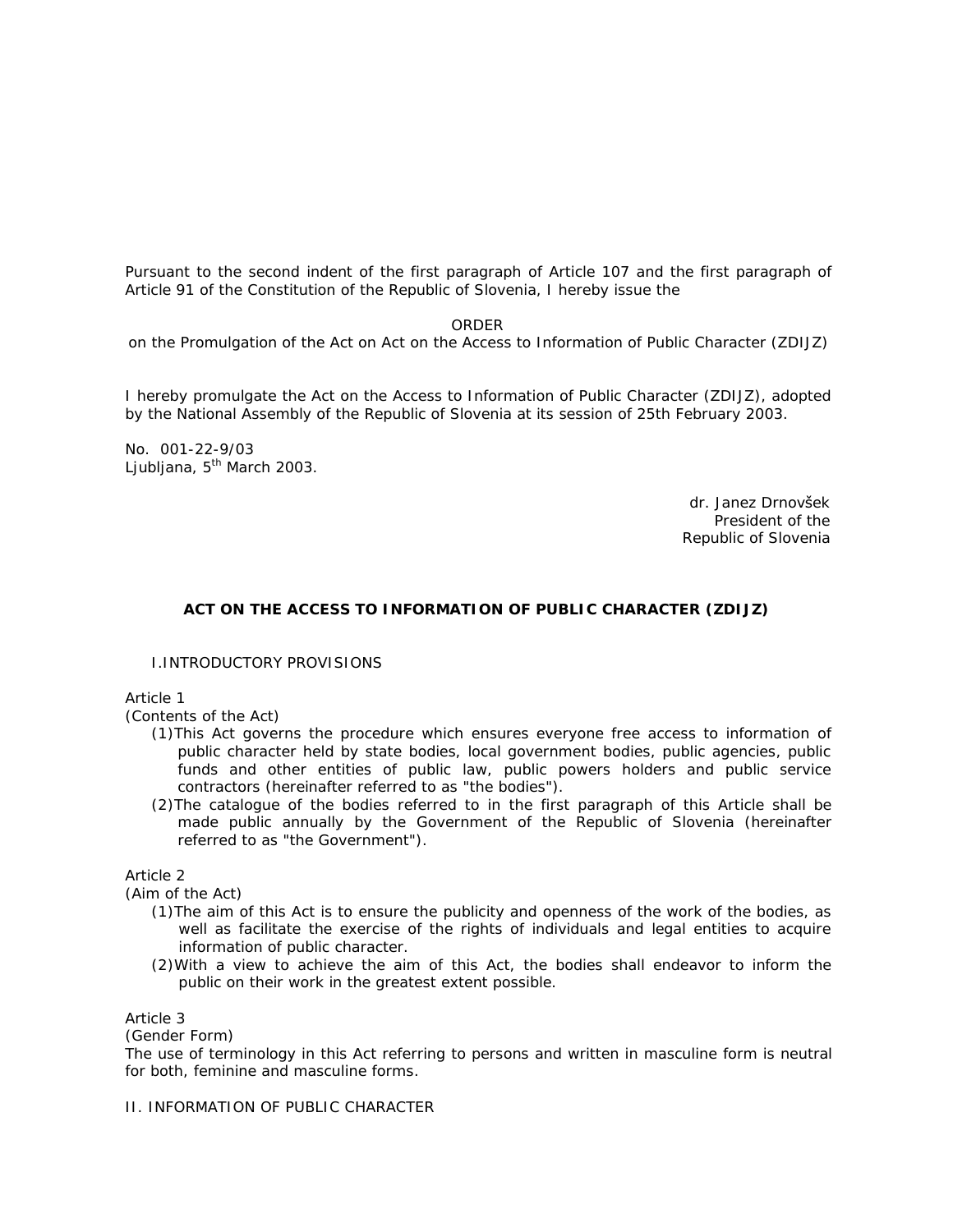#### Article 4

#### (Information of public character)

Information of public character means information originating from the field of work of the bodies and occurring in the form of a document, a case, a dossier, a register, a record or a documentary material (hereinafter referred to as "the document") drawn up by the body, by the body in cooperation with other body, or acquired from other persons.

#### III. BASIC PROVISIONS

#### Article 5

(Free access principle)

- (1)Legal entities or natural persons (hereinafter referred to as "the applicants") have free access to information of public character.
- (2)Each applicant shall have, at his request, the right to acquire information from the body by acquiring such information for consulting it on the spot , or by acquiring a transcript, a copy or an electronic record of such information.

#### Article 6

(Exceptions)

The body shall deny the applicant access to requested information if the application relates to:

- 1.Information which, pursuant to the Act governing classified data, is defined as classified for the purposes of public security, national security, confidentiality of international relations or confidentiality of intelligence and security activities of state bodies;
- 2.Information which is defined as a business secret in accordance with the Act governing companies;
- 3.Personal data the disclosure of which would constitute an infringement of the protection of personal data in accordance with the Act governing the protection of personal data;
- 4.Information the disclosure of which would constitute an infringement of the confidentiality of individual information on reporting units, in accordance with the Act governing Government statistics activities;
- 5.Information from the public archives material which is, in accordance with the Act governing archives material and archives, defined as confidential;
- 6.Information the disclosure of which would constitute an infringement of the tax procedure confidentiality in accordance with the Act governing tax procedure;
- 7.Information acquired or drawn up for the purposes of criminal prosecution or in relation to criminal prosecution, or misdemeanours procedure, and the disclosure of which would prejudice the implementation of such procedure;
- 8.Information acquired or drawn up for the purposes of administrative procedure, and the disclosure of which would prejudice the implementation of such procedure;
- 9.Information acquired or drawn up for the purposes of civil, non-litigious civil procedure or other court proceedings, and the disclosure of which would prejudice the implementation of such procedures;
- 10.Information from the document that is in the process of drawing up and is still subject of consultation in a body, and the disclosure of which would lead to misunderstanding of its contents;
- 11.Information on natural value which, in accordance with the Act governing the conservation of nature, is not accessible to public for the purpose of protection of natural value;
- 12.Information from the document drawn up in connection with internal operations or activities of bodies, and the disclosure of which would lead to disturbances in operations or activities of an body.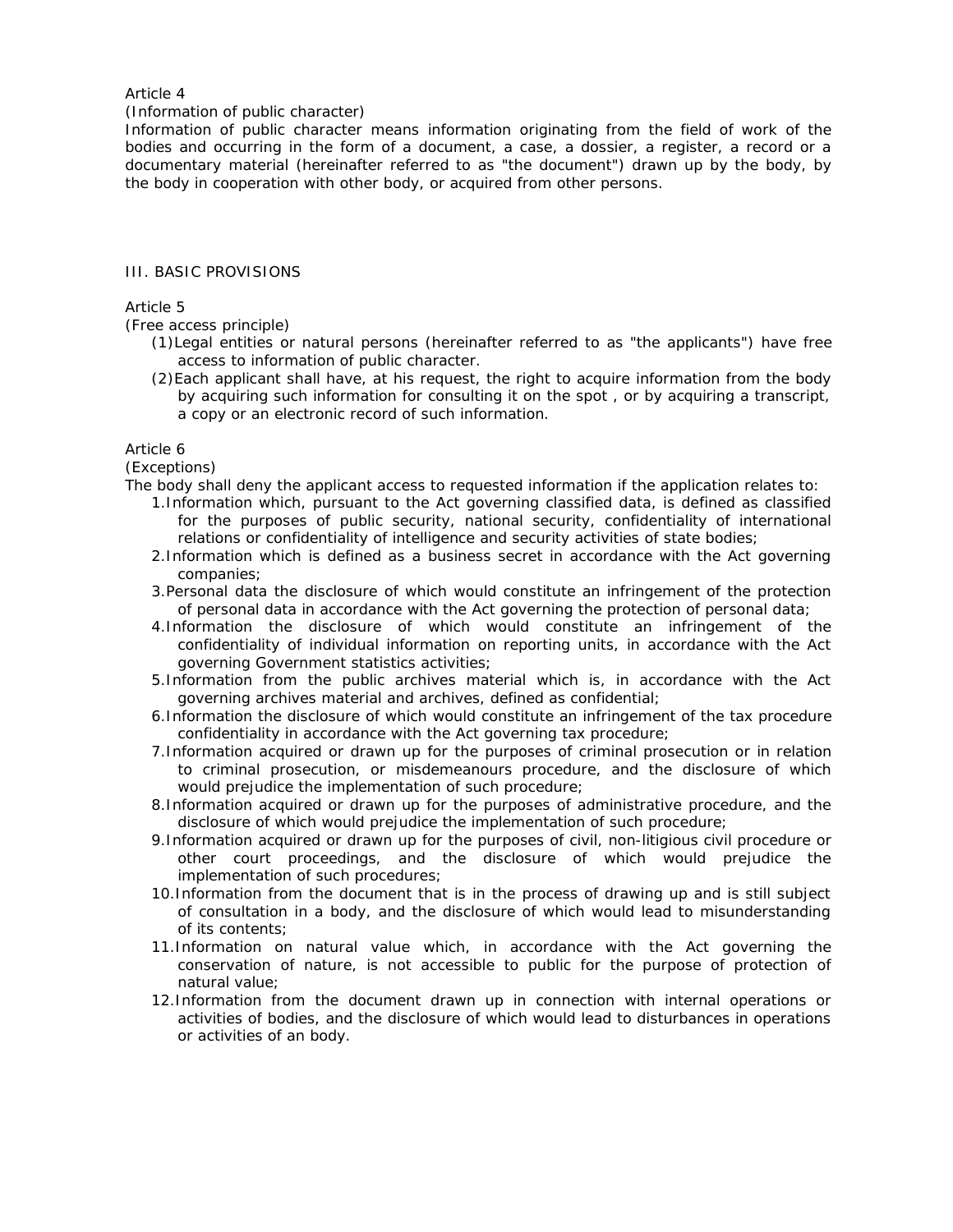Article 7

(Partial access)

If a document or a part of a document only partially contains the information referred to in the preceding Article, which may be excluded from the document without jeopardizing its confidentiality, the authorized person of a body shall exclude such information from the document and refer the contents of the rest of the document to the applicant.

## Article 8

(Catalogue of information of public character)

Each body shall be obliged to continuously maintain and make public in an appropriate manner (official bulletin of the body, World Wide Web, etc.), as well as submit to the applicant for consultation on the spot, the catalogue of public information partitioned into content blocks held by the body.

## Article 9

(Appointment of an official)

- (1)Each body shall appoint one or more officials competent for the transmission of information of public character.
- (2)Without prejudice to the provision in the preceding paragraph, several bodies may jointly appoint one or more officials competent for the transmission of information of public character.

Article 10

(Transmission of information to the World Wide Web)

- (1)Each body is obliged to transmit to the World Wide Web the following information of public character:
- 1.consolidated texts of regulations relating to the field of work of the body, with regard to the state register of regulations on the Web;
- 2.programmes, strategies, views, opinions, studies, and other similar documents relating to the field of work of the body;
- 3.proposals for regulations, programmes, strategies, and other similar documents relating to the field of work of the body;
- 4.all publications and tendering documentation in accordance with regulations governing public procurements;
- 5.information on administrative services;
- 6.other information of public character.
- (2)Each body should facilitate, free of charge, access to information referred to in the preceding paragraph.

#### Article 11

(Government regulation)

The Government shall provide in detail what shall be considered as information from the document that is in the process of drawing up (point 10 of Article 6 of this Act), methods of preparation of the catalogue of information of public character (Article 8 of this Act), types of information referred to in point 6 of the first paragraph of the preceding Article and methods of transmission of information to the World Wide Web.

## IV. PROCEDURE WITH A REQUEST

#### Article 12

(Oral request or written request)

The applicant may request access to information of public character by way of oral or written request.

Article 13

(Legal protection)

The applicant who files a written request for access to information of public character shall enjoy the legal protection in accordance with the provisions of this Act.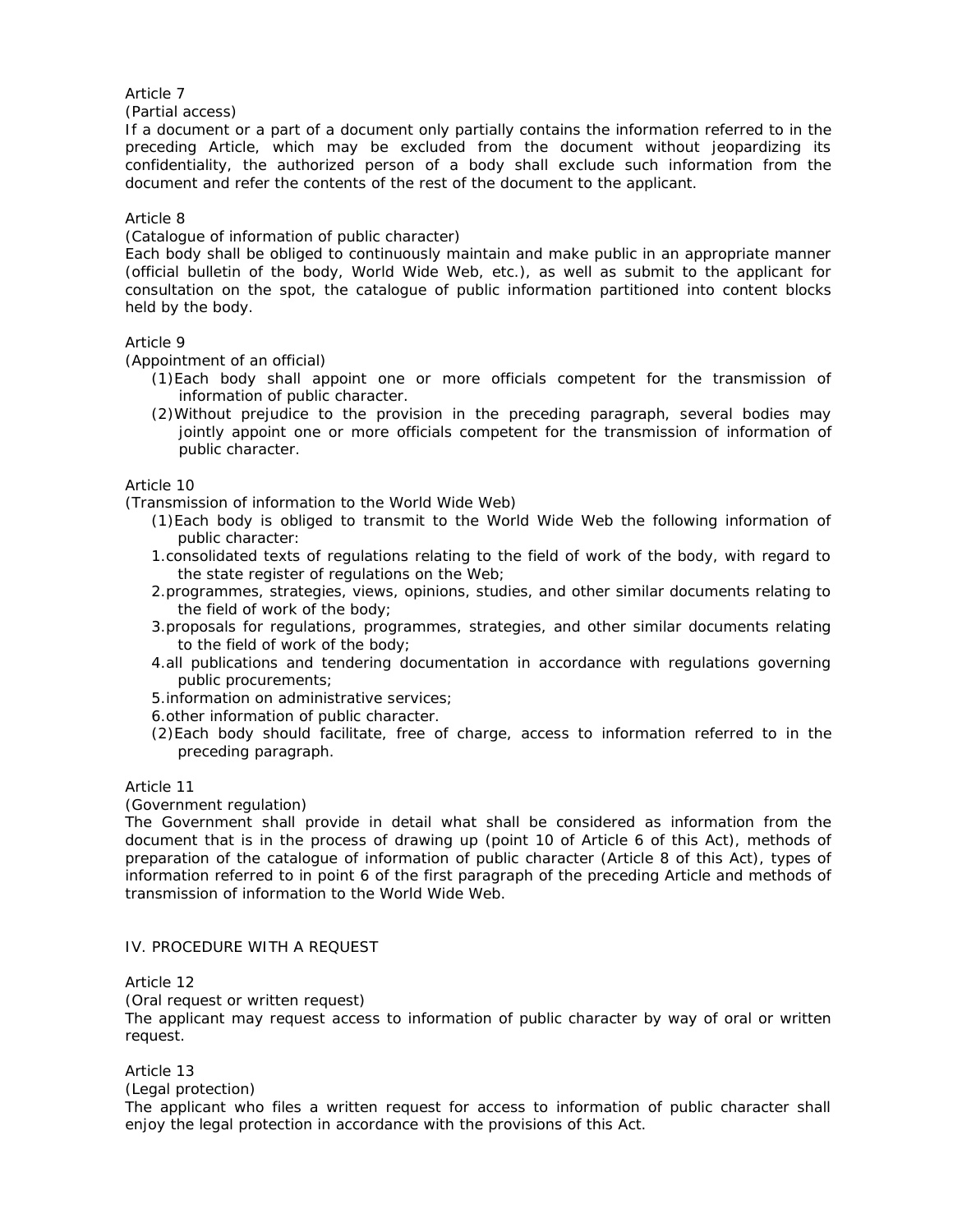## **1. Oral request for access to information of public character**

# Article 14

(Oral request)

- (1)If the applicant requests access to information of public character by way of oral request, the body is obliged to ensure the applicant access to information of public character, except in the case of information referred to in Article 6 of this Act.
- (2)If the body sustains a request, it shall forthwith ensure the applicant the acquaintance with the contents of the requested information by way of submitting to him the information for consulting it on the spot or by ensuring him a transcript, a copy or an electronic record of such information.
- (3)If the applicant requests that the information be submitted to him for the consultation on the spot, the body is obliged to ensure the applicant the consultation on the spot in such a manner, so that the applicant shall have enough time to become acquainted with its contents.

## **2. Written request for information of public character**

Article 15

(Rules of procedure)

- (1)The bodies shall decide a written request (hereinafter referred to as "the request") for access to information of public character throughout the procedure provided by this Act.
- (2)For the questions concerning the procedure, which are not governed by this Act, the provisions laid down in the Act governing general administrative procedure shall apply.

#### Article 16

(Filing the request)

- (1)The applicant shall file a request for access to information of public character with the body, which is considered by the applicant to hold such information.
- (2)In filing a request for information referred to in the preceding paragraph in electronic form, the provisions of the Act governing electronic commerce and signature shall apply.

### Article 17

(Required contents of request)

(1)The request must contain the indication of the body with which it is being filed, the personal name, company or the name of the legal entity, the indication of the potential representative or the plenipotentiary, as well as the address of the applicant, or the address of his representative or plenipotentiary.

(2)In his request, the applicant must specify:

- 1.the information he wishes to become acquainted with,
- 2.the way he wishes to become acquainted with the contents of the requested information (consultation on the spot, a transcript, a copy, an electronic record).
- (3)The applicant is not required to give the legal grounds for the request or expressly characterise it as a request for the access to information of public character. If it is evident from the nature of the request that the latter concerns access to information of public character under this Act, the body shall consider the request pursuant to this Act.

# Article 18

(Supplementing the request)

- (1)If the request is incomplete and, hence, the body cannot deal with it, the body must invite the applicant to supplement it within the time limit laid down by the body. The time limit may not be less than 3 working days.
- (2)Official referred to in Article 9 of this Act is obliged to provide the applicant with the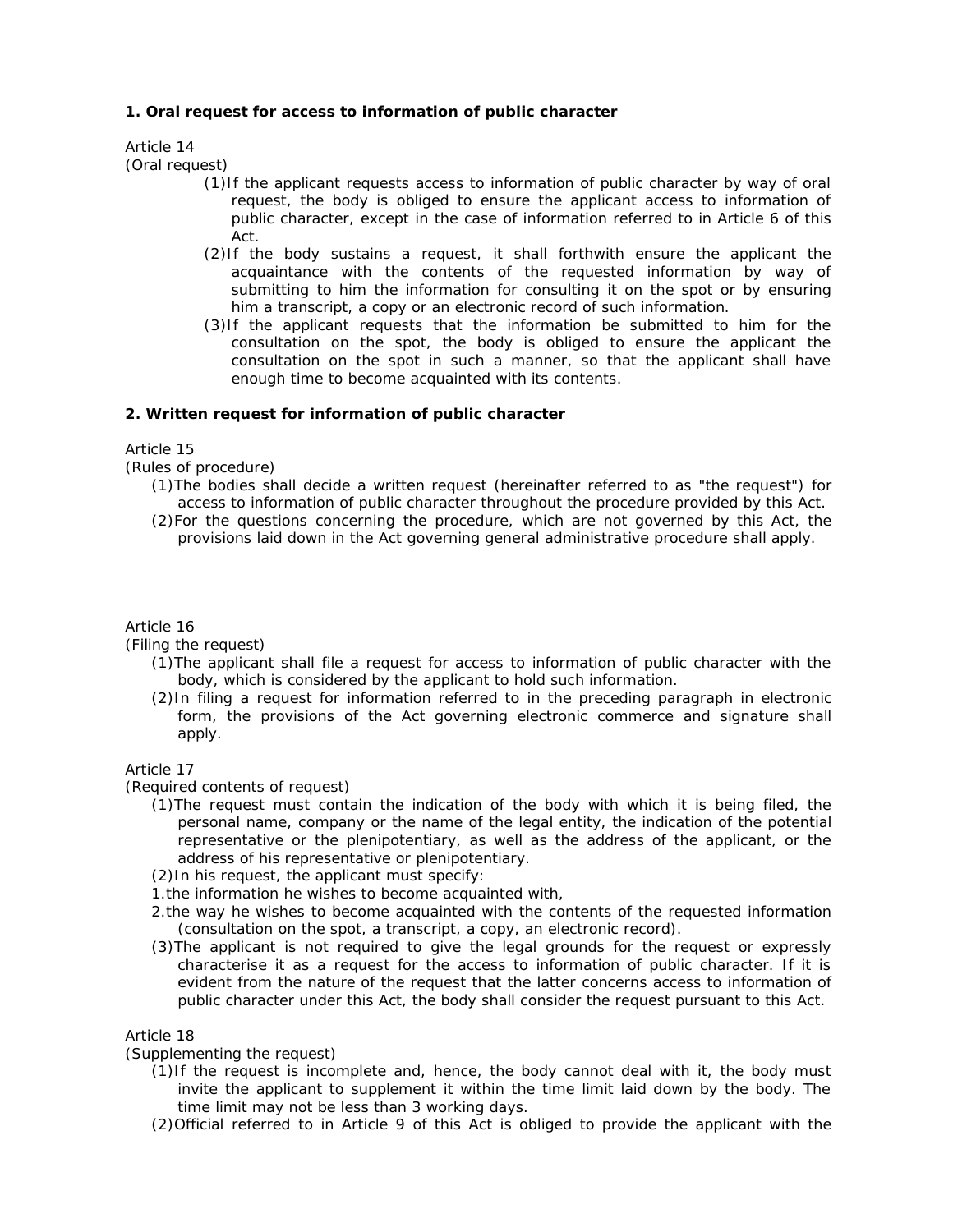appropriate assistance in supplementing the request.

(3)If the applicant does not supplement the request within the time limit laid down in the first paragraph, or if the request does not fulfill the conditions set out in Article 17 of this Act even following its supplementation and, hence, the body cannot deal with it, the body shall act in accordance with the Article 19 of this Act.

Article 19

(Dismissal of the Request)

The body shall dismiss the request by order, if the procedural conditions laid down in Articles 17 and 18 are not fulfilled.

## Article 20

(Conduct of the body in cases when it does not hold the requested information)

If the body, which has received the request, does not hold the requested information, it must immediately, and at the latest within the time limit of 3 working days beginning from the day of receiving the request, assign the request to the body which is, in relation to the contents of the request, competent for resolving the request, and notify the applicant.

#### Article 21

(Official of the body)

An official referred to in Article 9 of this Act shall conduct the procedure with a request for access to information of public character within a body.

#### Article 22

(Decision)

- (1)If the body sustains a request, it shall not issue a special decision but it shall make an official note.
- (2)If the body refuses the request, in whole or in part, it shall issue a written decision.
- (3)In cases referred to in the preceding paragraph, the decision must also contain, among other components, the explanation of grounds for the refusal of the request, as well as an caution on legal remedy.
- (4)If the body does not ensure the applicant access to information within the time limit laid down in Article 23 of this Act, and if it does not render and serve the decision on the refusal of the request on the applicant, the request shall be deemed as refused by the body.

Article 23

(Time limit for the decision)

The body shall decide the applicant's request immediately, and at the latest within the time limit of 20 working days beginning from the day of receiving the complete request.

Article 24

(Exceptional circumstances)

- (1)In cases when the body requires more time for the transmission of requested information due to the implementation of partial access to information of public character, in accordance with the provisions laid down in Article 7 of this Act, or due to comprehensive documentation, it may extend the time limit laid down in the preceding Article for not more than 30 working days.
- (2)The body is obliged to decide the extension of the time limit, including the explanation of the grounds for the extension, by an order, which it shall serve on the applicant. The body is obliged to reach the order at the latest within the time limit of 5 working days after the expiry of the time limit laid down in Article 23 of this Act.
- (3)Appeal against the order referred to in the preceding paragraph is not possible.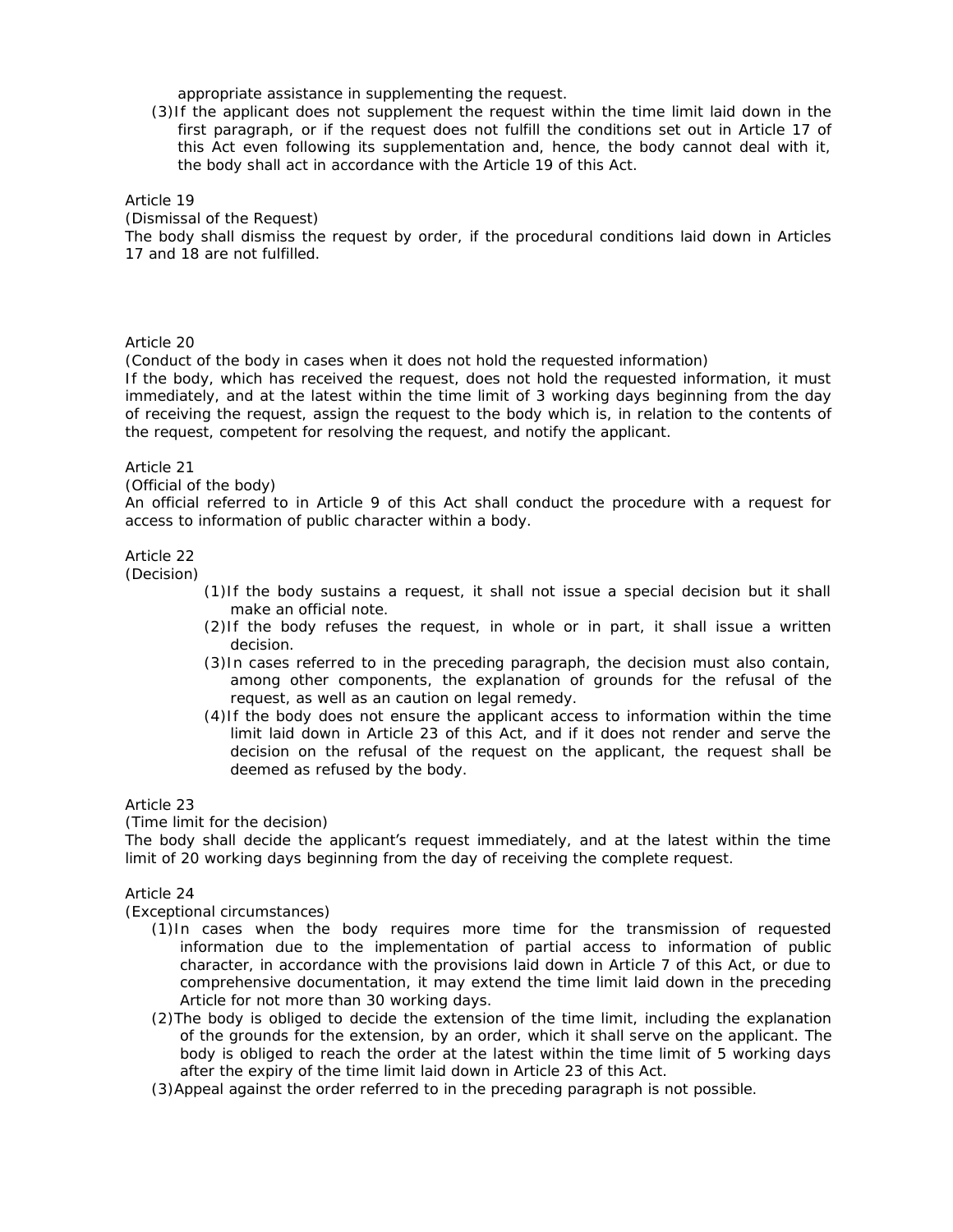## Article 25

### (Access to information)

- (1)If the body sustains a request, it shall forthwith enable the applicant to become acquainted with the contents of the requested information by way of submitting to him the information for the consultation on the spot or by ensuring him a transcript, a copy or electronic record of such information.
- (2)If the requested information is protected in accordance with the Act governing copyright, the body, in the case referred to in the preceding paragraph, shall enable the applicant to become acquainted with the information by way of submitting to him the information for the consultation on the spot.
- (3)If the applicant requests the information to be submitted to him for the consultation on the spot, the body is obliged to ensure the applicant the consultation on the spot in such a manner, so that the applicant has enough time to become acquainted with the contents of the information.
- (4)If the applicant deems that the information, which he has become acquainted with, is not the information of public character he had stated in his request, he may request from the body to ensure him the acquaintance with the information of public character he had stated in his request. The body must decide a request referred to in the preceding paragraph immediately, and at the latest within the time limit of 3 working days.
- (5)The Government shall specify the methods of transmission of information of public character.

#### Article 26

## (Refusing a request)

The body may refuse the applicant's request, in whole or in part, if it finds the requested information or document to be an exception under Article 6 of this Act.

## **3. Appelate proceedings**

#### Article 27

(The right of appeal)

- (1)The applicant has the right of appeal against the decision by which the body had refused the request, as well as against the order by which the body had dismissed the request.
- (2)The applicant also has the right of appeal in the case referred to in the fourth paragraph of Article 25 of this Act.
- (3)An authorised person to access information of public character shall decide on the appeal.
- (4)Appelate proceeding shall be implemented in accordance with the provisions laid down in the Act governing general administrative procedure.

#### Article 28

(Authorised person to access information of public character)

- (1)An authorised person to access information of public character (hereinafter referred to as "the authorised person") is an autonomous public body competent for deciding on an appeal against the decision by which the body dismissed or refused the request for access to information of public character.
- (2)The authorised person shall be appointed by the National Assembly of the Republic of Slovenia, following the proposal from the president of the Republic of Slovenia.
- (3)A citizen of the Republic of Slovenia may be appointed as the authorised person.
- (4)The authorised person shall be appointed for five years and shall be eligible for a single reappointment.
- (5)Appropriations required for the work of the authorised person shall be granted from the budget of the Republic of Slovenia. The National Assembly of the Republic of Slovenia shall set the amount of appropriations, following the proposal from the authorised person.

Article 29

(Status of the authorised person and dismissal of authorised person from office)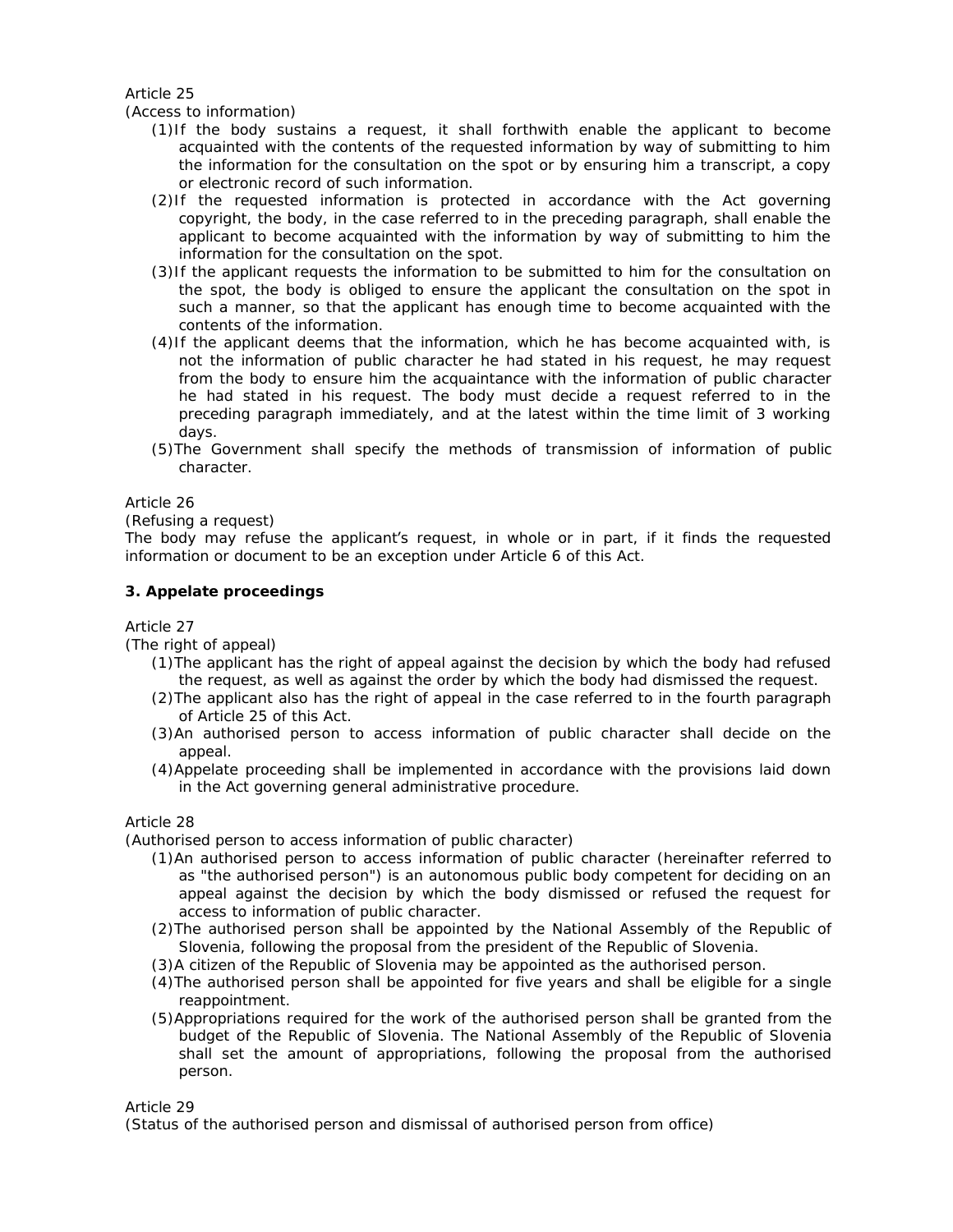(1)The authorised person shall have the status of the officer of state.

- (2)An early dismissal of the authorised person from office is possible only at his own request, when the authorised person has been convicted of a criminal offence followed by custodial sentence, or in the case of a permanent loss of working abilities for the performance of his function.
- (3)Procedure for the dismissal of the authorised person from office shall begin following the proposal from one third of deputies. The National Assembly of the Republic of Slovenia shall dismiss the authorised person from office if the majority of the deputies present vote in favour of his dismiss from office.

Article 30

(Professional service of the authorised person)

- (1)The authorised person shall have Rules of Procedure for the organisation and method of work. The authorised person shall adopt Rules of Procedure in agreement with the National Assembly of the Republic of Slovenia, and shall publish it in the Official Gazette of the Republic of Slovenia.
- (2)The authorised person shall have a professional service composed of not more than two advisers.
- (3)The authorised person may appoint advisers and other experts for a given period among the employees of state bodies. These shall have the right to return to their previous functions or positions after the expiration of the given period.
- (4)Organisational-administrative tasks for the authorised person shall be provided for by the Ministry, competent for the information society (hereinafter referred to as "the Ministry").

# V. JUDICIAL PROTECTION

#### Article 31

(Administrative dispute)

An administrative dispute may begin against the decision by the authorised person in accordance with the statute.

#### VI. PROMOTION AND COUNSELING IN RELATION TO ACCESS TO INFORMATION OF PUBLIC CHARACTER

Article 32

(Tasks of the Ministry)

- (1)The Ministry shall perform promotional and developmental tasks in relation to access to information of public character.
- (2)Tasks of the Ministry referred to in the preceding paragraph are, in particular:
- 1.referring to the public the means and conditions for the access to information of public character;
- 2.providing counseling to other bodies in relation to the application of the provisions of this Act;
- 3.other promotional and developmental tasks.

#### Article 33

(Citizens' Rights Ombudsman)

Citizens' Rights Ombudsman is also competent, in accordance with the statute, for the protection of the right for the access to information of public character as a special domain.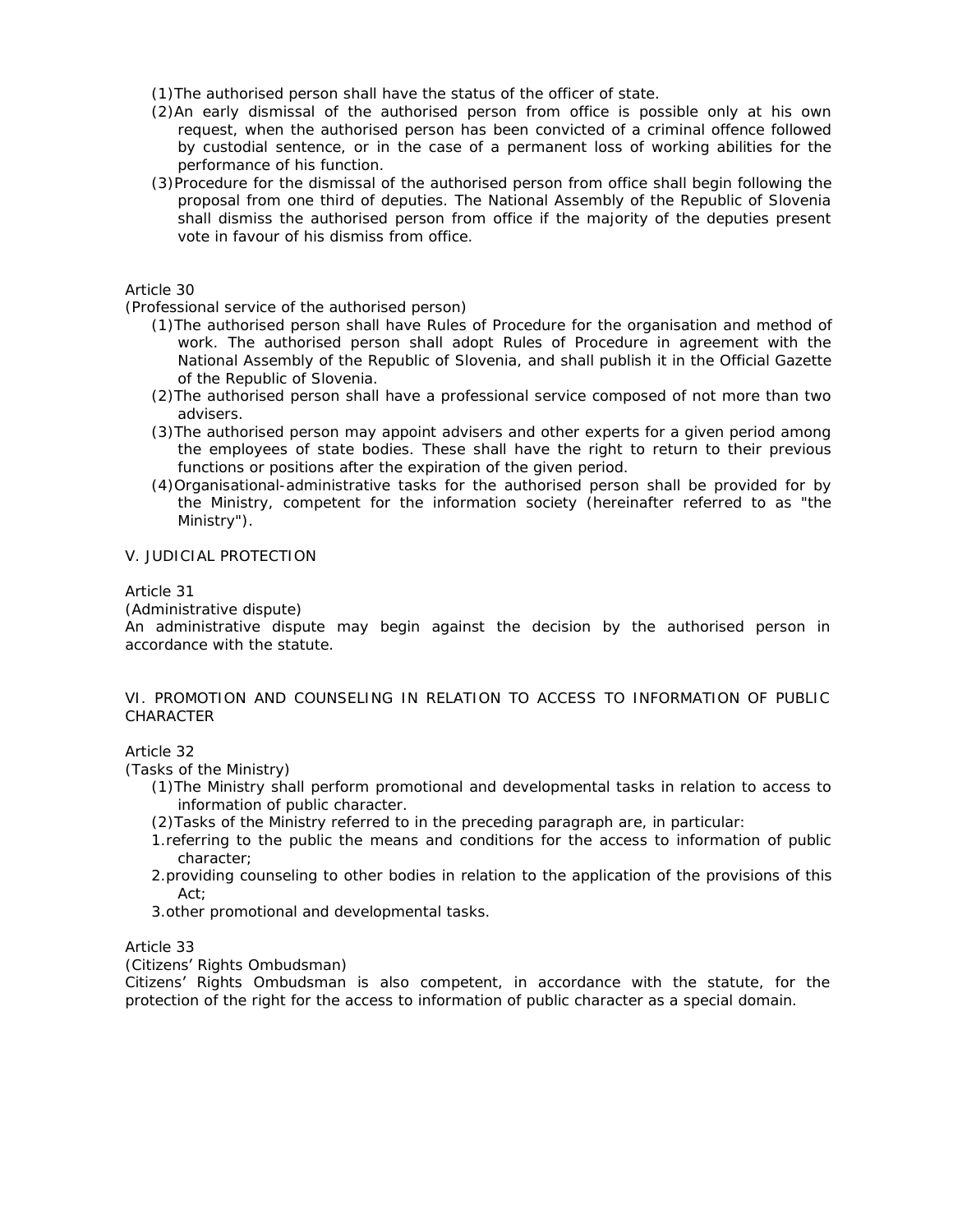## VII. COST OF THE TRANSMISSION OF INFORMATION

## Article 34

(Cost of the transmission of information)

- (1)Consultation on the spot of the requested information shall be free of charge.
- (2)The body may charge the applicant the material costs for the transmission of a transcript, copy or electronic record of the requested information.

## Article 35

(Government regulation)

The Government shall prescribe the cost schedule, on the basis of which the body shall charge material costs referred to in the preceding Article.

## Article 36

(Cost schedule and its publication)

- (1)Any body must publish the cost schedule referred to in the preceding Article in an appropriate manner (official bulletin of the body, World Wide Web, bulletin board etc.), as well as submit it for consultation on the spot to any applicant.
- (2)In the act of the preceding paragraph the bodies shall also state the official referred to in the Article 9 of this Act.
- (3)The body is obliged to notify the applicant on the payment of costs and, if the applicant so demands, give the applicant an advanced notification on the amount of costs charged for the transmission of information.
- (4)If the applicant's request relates to information of greater scope, the body may require from the applicant an advanced deposit of the assessed amount for the full coverage of the costs of the transmission of information.

# VIII. REPORTING

### Article 37

(Annual reports of the bodies)

- (1)The body is obliged to draw up an annual report on the implementation of this Act and submit it to the Government by every 31 January for the previous year.
- (2)The report referred to in the preceding paragraph of this Article must contain:
- 1.the names and surnames of officials authorised for the transmission of information of public character;
- 2.the number of filed requests;
- 3.the number of sustained requests;
- 4.the number of refused requests, including the statement of grounds for every refusal;
- 5.the number of filed appeals and decisions rendered following the appeals, including the description of the decision and the statement of grounds for the adopted decisions in the case of the renewed refusal of disclosure of information;
- 6.the number of instituted administrative dispute procedures against final decisions and in the cases when the body remains silent;
- 7.the number and list of received court decisions by which suits were decreed in favour of the applicant in the administrative dispute procedure, including the statement of reasons on the basis of which the decision of the court was reached.
- (3)The Government shall draw up a joint annual report on the implementation of this Act, on the basis of the received reports referred to in the first paragraph of this Article, by every 31 March for the previous year, and submit it to the National Assembly of the Republic of Slovenia for the reading.

#### Article 38

(Adopting and publishing the joint annual report)

The joint annual report referred to in the third paragraph of the preceding Article, shall be read and adopted by the National Assembly of the Republic of Slovenia, which shall publish it in the Official Gazette of the Republic of Slovenia, as well as on the World Wide Web.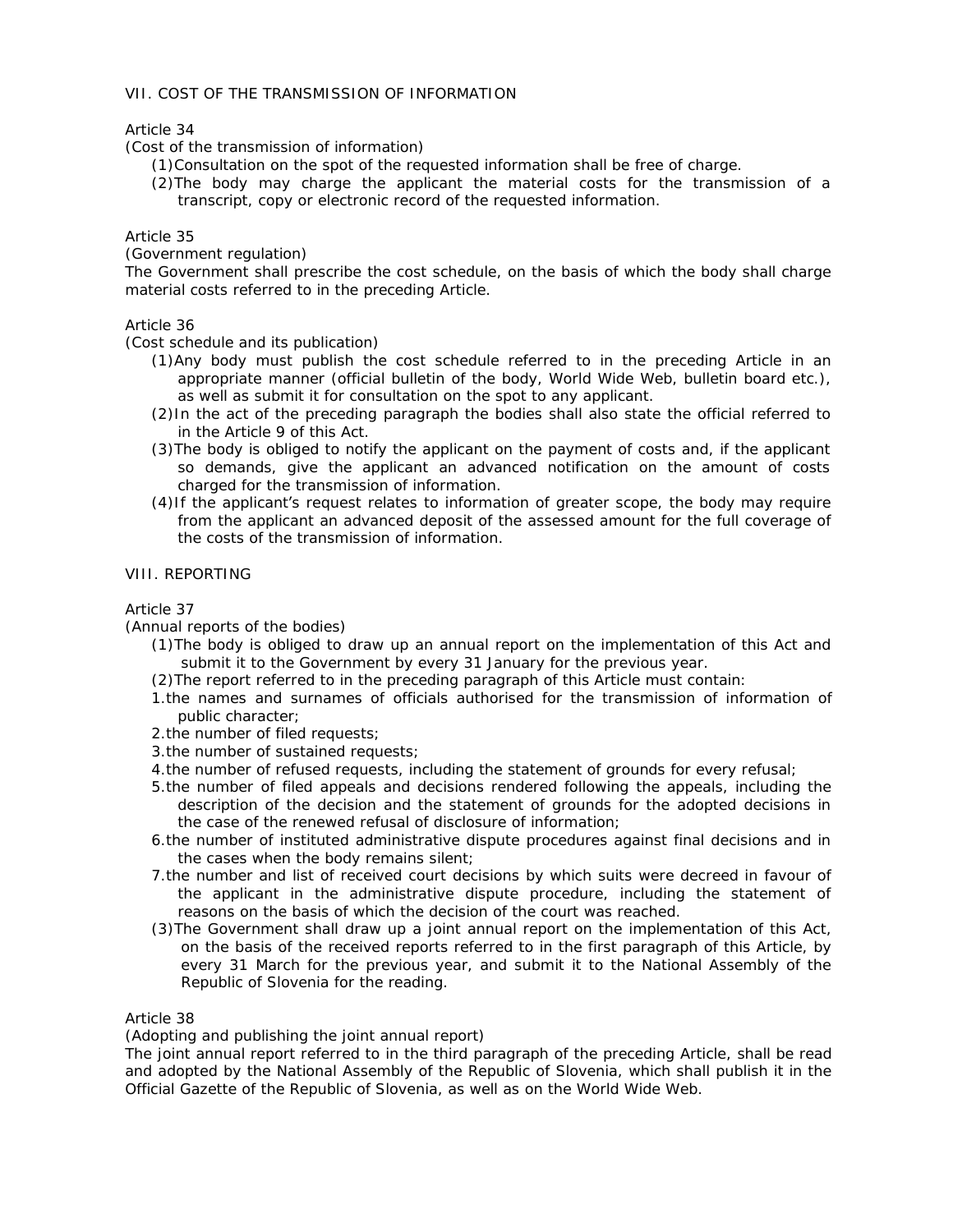#### IX. PENAL PROVISIONS

## Article 39

(Liability for misdemeanor)

- (1)A fine of at least SIT 250.000 shall be imposed upon a person for the misdemeanor of destruction of a document, a case, a dossier, a register, a record or a documentary material containing information of public character, with the intention of making such information inaccessible to the public.
- (2)A fine of at least SIT 350.000 shall be imposed upon a responsible person of the body for the misdemeanor of destruction of a document, a case, a dossier, a register, a record or a documentary material containing information of public character, with the intention of making such information inaccessible to the public.
- (3)A fine of at least SIT 250.000 shall be imposed upon an official of the body for the misdemeanor, if this person does not, without justification, transmit the requested information of public character within the prescribed time limit.

## X. TRANSITORY AND FINAL PROVISIONS

Article 40

(Commencement of the work of the authorised person)

The authorised person shall commence with his work by 9 January 2003 at the latest.

Article 41

(Regulations and other Government acts)

- (1)The Government shall publish a catalogue referred to in the second paragraph of the Article 1 of this Act at the latest within six months following the entry into force of this Act.
- (2)The Government shall issue the regulations laid down in Article 11 and the fifth paragraph of Article 25 of this Act at the latest within four months following the entry into force of this Act.
- (3)The Government shall issue the cost schedule referred to in Article 35 of this Act at the latest within six months following the entry into force of this Act.

## Article 42

(Acts by the bodies)

- (1)The bodies shall draw up the catalogues referred to in Article 8 of this Act within one year following the entry into force of the regulation laid down in Article 11 of this Act.
- (2)The bodies shall publish the cost schedule referred to in Article 35 of this Act at the latest within one month following its entry into force.

Article 43

(Nomination of the person responsible)

The bodies shall nominate the officials referred to in Article 9 of this Act at the latest within three months following its entry into force.

Article 44

(Transmission of the documents to the World Wide Web)

The bodies are obliged, at the latest within six months following the entry into force of the regulation laid down in Article 11 of this Act, to transmit to the World Wide Web the information of public character referred to in Article 10 of this Act.

Article 45

(Expiration)

On the date of entry into force of this Act, the first paragraph of Article 38 and the first paragraph of Article 40 of the Act governing archives material and archives (Official Gazette of the Republic of Slovenia, No. 20/97 and 32/97 – corrigendum) shall cease to be in force.